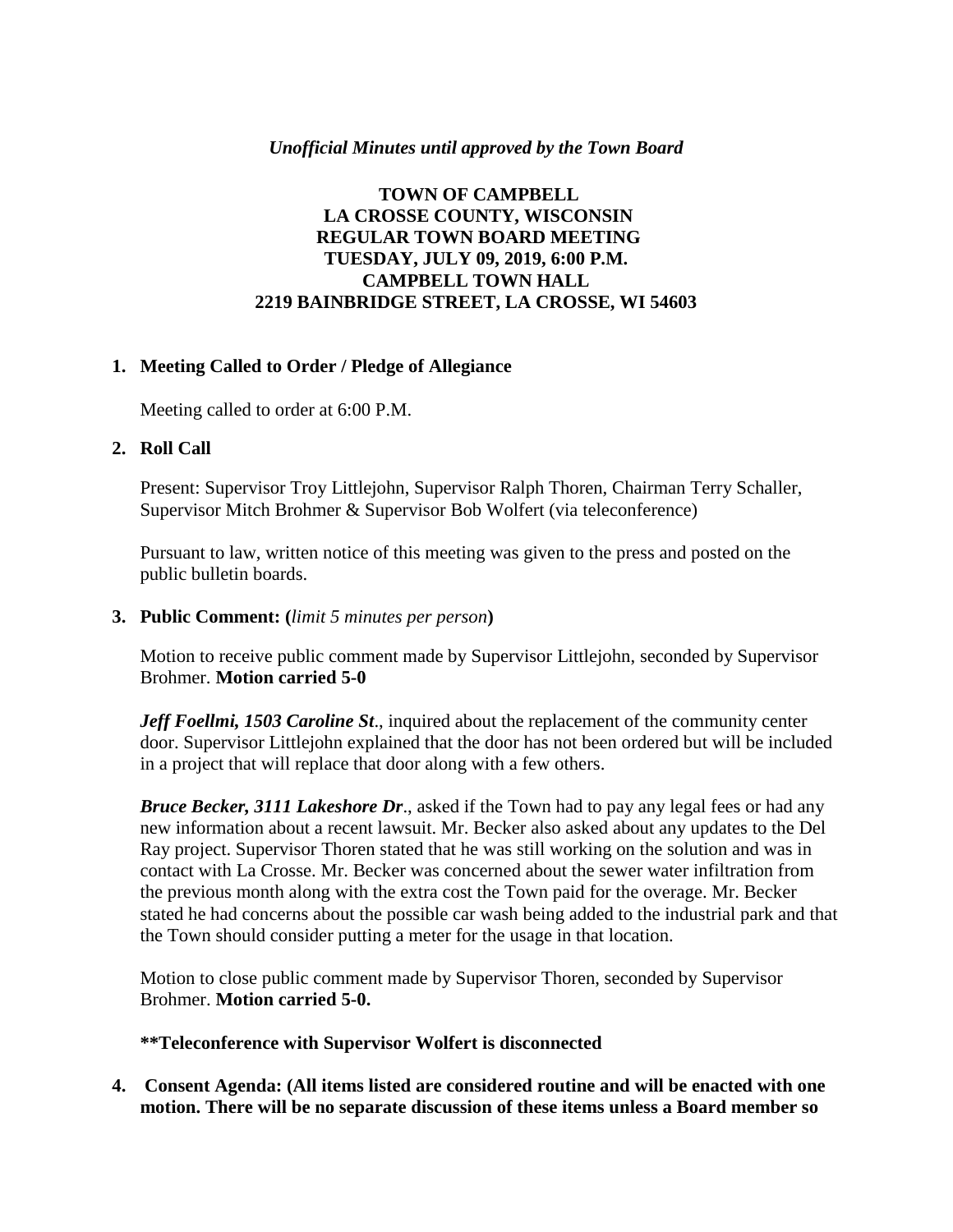**requests, in which case the item will be removed from the Consent Agenda and be considered on the Regular Agenda).**

**A. Approval of Minutes**: Annual Liquor License 06/11/2019, Regular Board Meeting 06/11/2019

## **B. Plan Commission Meeting Recommendations:** No meeting

### **C. Payment of Bills:**

Motion to approve the consent agenda made by Supervisor Brohmer, seconded by Chairman Schaller. **Motion carried 4-0.**

- **5. Business:** (*All items are subject to discussion and possible action unless otherwise noted*)
	- **A.** Lee Weis/Michaela Smith, 100 Church Dr., request for third dog permit (Clerk)

Motion to approve Lee Weis/Michaela Smith, 100 Church Dr., request for multi dog permit made by Supervisor Brohmer, seconded by Supervisor Thoren. **Motion carried 4-0**

**B.** Cheryl Hancock, request to hold "Home Run", a run/walk fundraiser, on August 4, 2019 (Clerk)

Motion to approve Cheryl Hancock, request to hold "Home Run", a run/walk fundraiser, on August 4, 2019 made by Supervisor Thoren, seconded by Chairman Schaller. **Motion carried 4-0.**

**C.** Approval of a Temporary Class "B" Retailer's License for the French Island Lions Club for July 27, 2019 at the Community Center (Clerk)

Motion to approve a Temporary Class "B" Retailer's License for the French Island Lions Club for July 27, 2019 at the Community Center made by Supervisor Thoren, seconded by Chairman Schaller. **Motion carried 4-0**.

**D.** Discussion on participating with La Crosse County for a Build Grant (Chair)

Charlie Handy from La Crosse County presented information regarding the transportation grant targeted towards freight. Mr. Handy stressed the importance of starting the paperwork to be prepared for the 2020 deadline. The grant would cover roads most used with freight traffic such as the airport, county roads, and a few others. Mr. Handy asked the board to consider being involved in the project.

### **No Action Taken**

**E.** Approval of second payment to Gerke Excavating, Inc for the 2019 Street & Storm Water Improvements Project (Chair)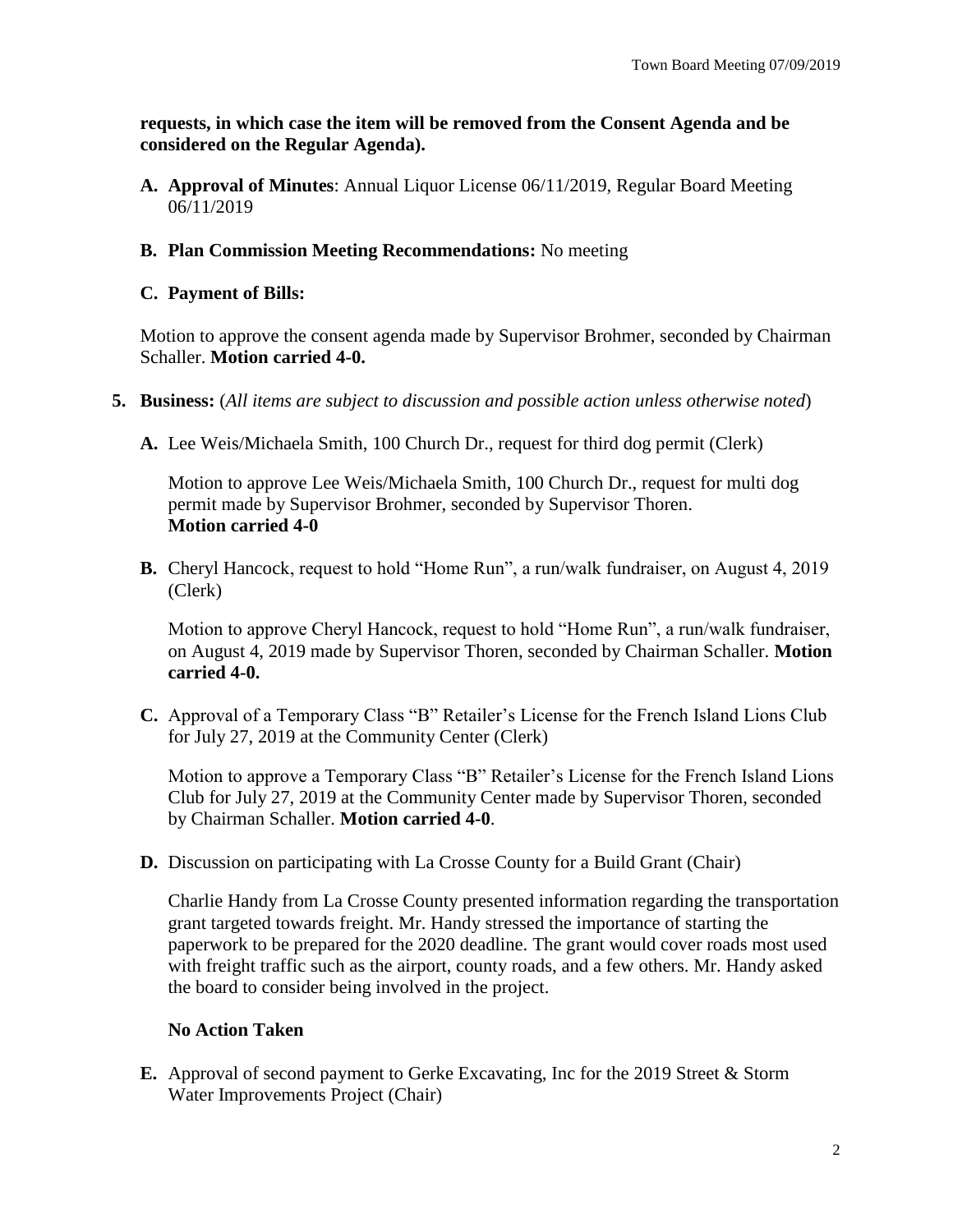Motion to approve second payment to Gerke Excavating, Inc for the 2019 Street & Storm Water Improvements Project made by Supervisor Brohmer, seconded by Chairman Schaller. **Motion carried 4-0**.

**F.** Selling of a small parcel of land adjacent to 1942 Nakomis Ave to Trust Point Inc. (Chair) (Held over)

Supervisor Brohmer announced that the decision regarding the land would have to be voted on at an electors' meeting. Supervisor Brohmer wanted to include an agreement with the purchaser to prevent annexation of the land to the City of La Crosse in the event that it was sold.

Motion to postpone the decision to sell a small piece of land adjacent to 1942 Nakomis Ave to Trust Point Inc to the next Town Board Meeting and allow the electors to vote was made by Supervisor Brohmer and seconded by Chairman Schaller. **Motion carried 4-0.**

**G.** Discussion regarding placement of crosswalk for Brennan Marine (Thoren) (Held over)

Motion made to table discussion regarding placement of crosswalk for Brennan Marine made by Supervisor Thoren, seconded by Chairman Schaller. **Motion carried 4-0.**

- **6. Closed Session:** Pursuant to Wisconsin State Statues 19.85 (1)(c)
	- **A.** Considering performance evaluation data of a Town employee

Motion to go into Closed Session pursuant to Wisconsin State Statute 19.85 (1)(c)  $\&$ 19.85 (1)(e) on a roll call vote made by Supervisor Brohmer, seconded by Chairman Schaller. Supervisor Littlejohn – yes, Supervisor Thoren – yes, Chairman Schaller – yes, & Supervisor Brohmer - yes. **Motion carried 4 yes – 0 no's**

**(Closed Session) (6:37 P.M.)**

Motion to reconvene in Open Session made by Supervisor Brohmer, seconded by Chairman Schaller. **Motion carried 4-0 (6:54 P.M.)**

### **7. Reconvene in Open Session:**

**A.** Possible action on items discussed in Closed Session

Motion to reimburse Greg Payne for lost wages as a result of injuries sustained as a fireman with the details that reimbursement will be deducted from the fire budget and replaced if money is rewarded from the insurance company made by Supervisor Brohmer, seconded by Chairman Schaller. **Motion carried 4-0.**

### **8. Adjournment of Meeting:**